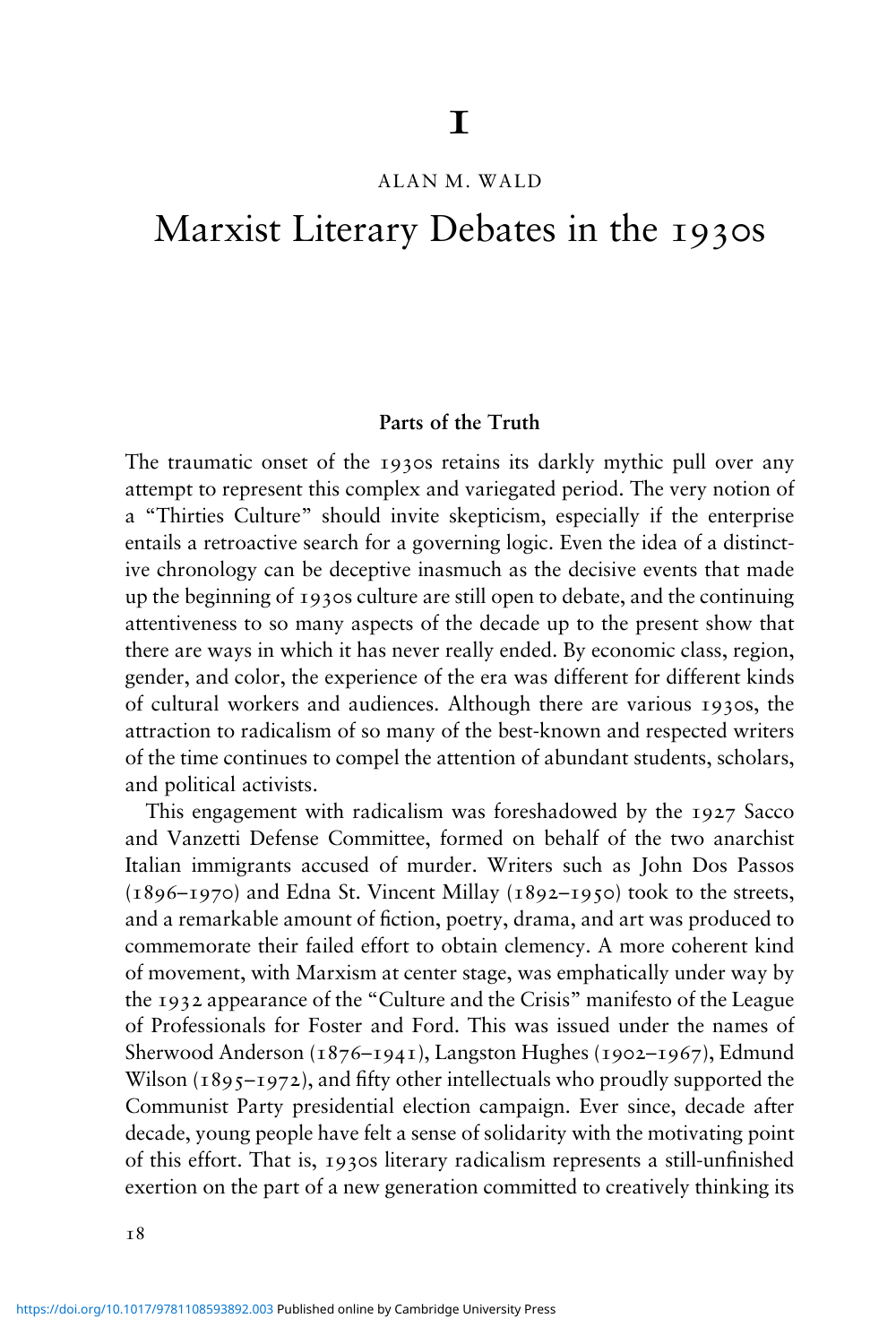way through a recalcitrant universe of war, revolution, fascist aggression, colonial domination, brutal economic inequality, and violent racism.

Undeniably, there was a specificity to the context in which this occurred, which any attempt to discuss the 1930s needs to address. Against a background of probing and often documentary-like fiction, poetry, and drama customarily associated with the decade, one finds essays and declarations in which Marxists, radicals, and liberals of various types duke it out over the efficacies of the Communist policies of "social fascism," "proletarian literature," and the Popular Front, as well as the events in Spain, the Moscow Trials, and the fear of international war. For those who continue to work in the Marxist tradition, there are two overriding issues: (1) how to assess the experience of "Stalinism," the accepted term for Soviet rule after the 1920s and the kind of communism embraced by the official Communist parties; and (2) how to parse and develop the elements available in the 1930s for forging an independent revolutionary socialism reaching to our own times. (Note: Pro-Soviet Communism will be designated with a capital "C" and the broader ideology with a small "c.") These and related topics comprise the circumambient intellectual culture in which artistic discourse was situated, affecting even those at a distance from or opposed to the militant elements. A portion of scholarship on the 1930s episodically revisits this legacy in ways that can be rich, thought-provoking, and subtle.

In spite of many admirable studies of the topic, how to calibrate the actual weight and significance of any ideological presence, such as Marxism, remains in dispute. Dissimilar assessments are no doubt related to the difficulty of neutrally assembling data to determine impact and also to the kinds of definitions held by the research scholar. One must also consider the manner in which to think about examining and evaluating cultural importance itself. Does the scholar focus on epic successes in sales and reputation, such as *The Grapes of Wrath* (1939) and *Native Son* (1940)? Or on works later esteemed to be of high quality but with minimal readership at the time, such as *Towards the Understanding of Karl Marx* (1933) and *Call It Sleep* (1934)? Incomplete projects that may reveal elements of thought not fully appreciated then or even now, such as Tillie Olsen's fragment "The Iron Throat" (*[Partisan](https://doi.org/10.1017/9781108593892.003) [R](https://doi.org/10.1017/9781108593892.003)eview*, 1934) and the aborted collaborative journal *Marxist Quarterly* (1937)? What about the vast amounts of correspondence, private diaries, and unpublished manuscripts by the famous and forgotten? To organize a clear and comprehensive narrative from so many competing voices and experiences may be less suitable to the task than assembling a story of stories ... or a puzzle of puzzles.

A judicious enquiry into the published record concerning the literature and art of the decade suggests some emerging patterns in the sequence of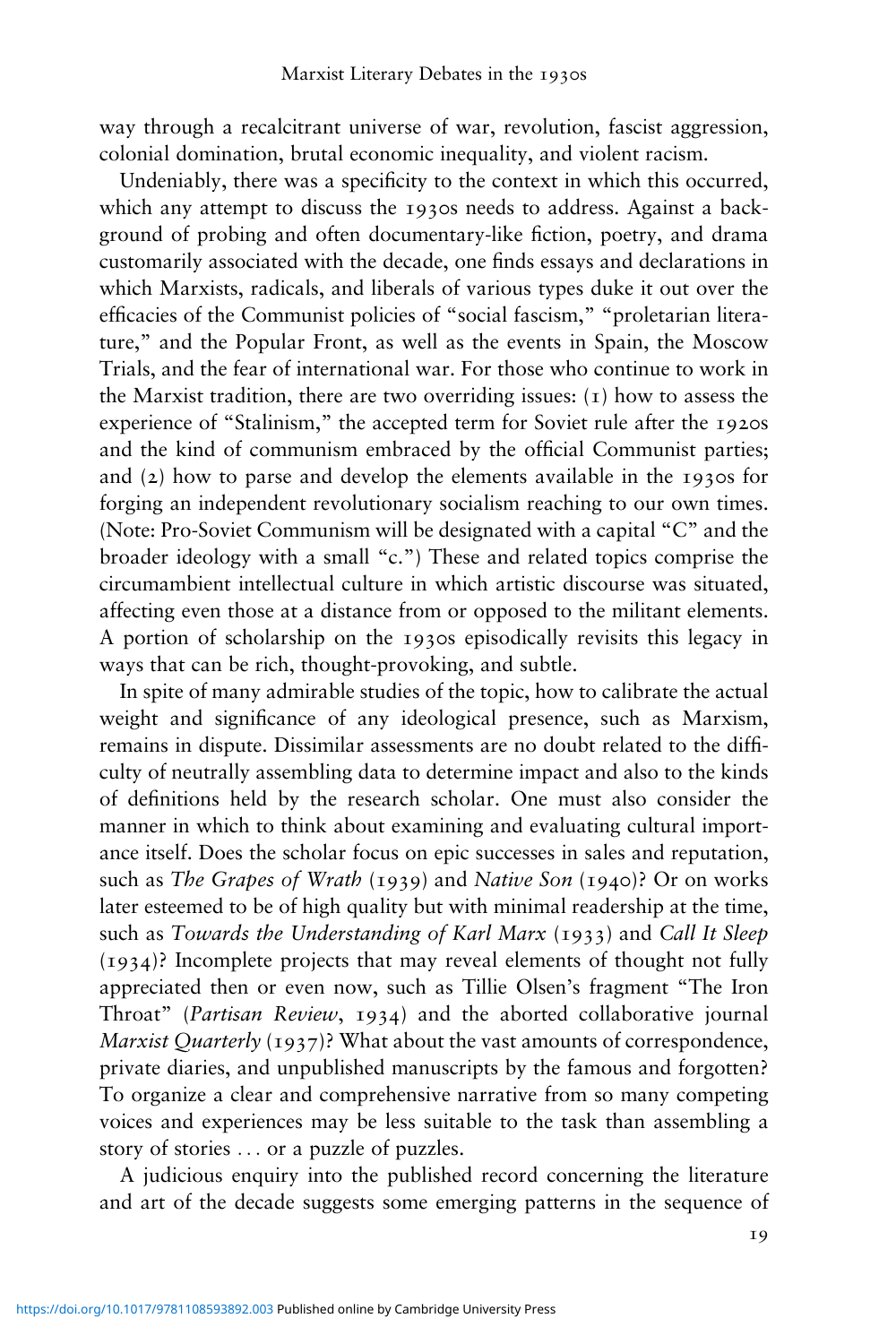re-appropriations of the differing tempos and contested meanings generated by the long-ago events of the Great Depression. The upshot of such a review is not that it unmasks disastrous efforts to impose a single strong narrative; instead, one discovers step-by-step alterations in the manner in which the politico-cultural ethos and import are represented as singular components and also part of the big picture. In fact, by the new millennium we can discern a persistent trajectory of an expanding bandwidth accompanied by an eclipse of some one-time core concerns. In effect, there is a literary version of "uneven and combined development," the sociopolitical theory that progress does not necessarily come through a sequence of unilinear stages. Scholarship in one discipline never exists in isolation from neighboring disciplines and from changes in the larger intellectual climate; there are spillover effects that produce ruptures, regressions, and incomplete results. To reclaim the unity and diversity of the cultural upsurge of the 1930s for the twenty-first century will require a powerful interpretative synthesis to avoid diffusion and disarticulation of its constituents, including the place of Marxist literary debates. But how is this to be accomplished? Have we been progressing to a deeper and more insightful understanding of the Great Depression, or to multiple versions of a past that never was?

#### **Paths Taken**

What is *not* new in the paths we find taken by researchers and chroniclers is the marked interdisciplinary approach, the incorporation of a range of cultural practices. From the very first, the study of the 1930s was associated with the growth of the discipline of American Studies, itself a product of the Great Depression. This meant an engagement with fiction, poetry, drama, art, film, photography, radio, music, journalism, and architecture, along with a consciousness about social class, and racial and ethnic factors. This ensemble comprised the foundation for the elements most attractively pronounced in the evolution of scholarship about the culture of the 1930s.

On the one hand, the record shows a welcome increase in technical sophistication with which scholars address literary practice and varied cul[tural](https://doi.org/10.1017/9781108593892.003) [artifacts.](https://doi.org/10.1017/9781108593892.003) [Th](https://doi.org/10.1017/9781108593892.003)is has culminated in inventive books over the last quarter of a century, such as Cary Nelson, *Repression and Recovery: Modern American Poetry and the Politics of Memory, 1910–45* (1989); James Bloom, *Left Letters: The Culture Wars of Mike Gold and Joseph Freeman* (1992); Carla Carpetti, *Writing Chicago: Modernism, Ethnography and the Novel* (1993); Barbary Foley, *Radical Representations: Politics and Form in U.S. Proletarian Fiction*, *1929–41* (1993); Alan Filreis, *Modernism from Left to Right: Wallace Stevens, The Thirties, and Literary Radicalism* 20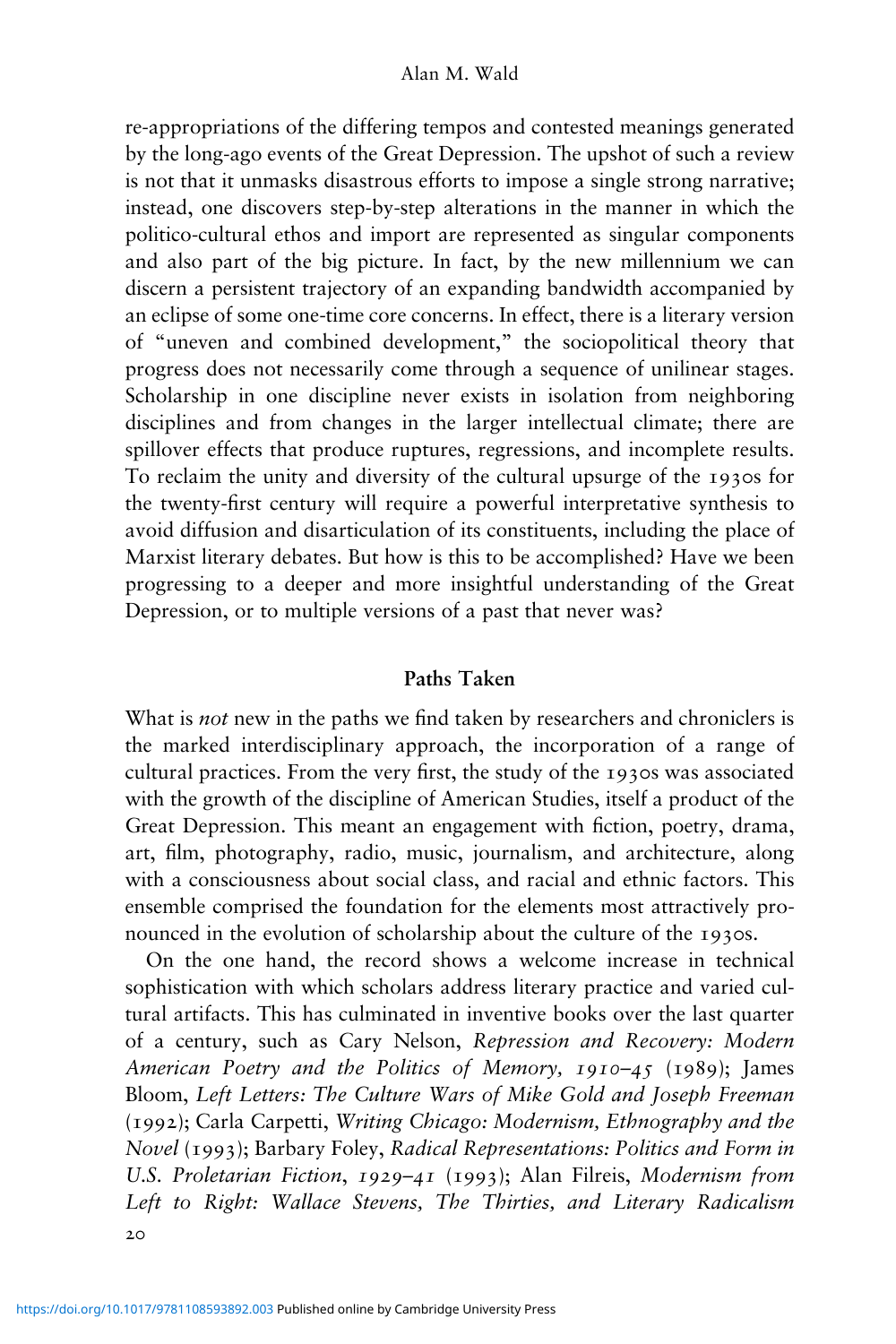(1994); Walter Kaladjian, *American Culture between the Wars: Revisionary Modernism and Postmodern Critique* (1994); Paula Rabinowitz, *They Must Be Represented: The Politics of Documentary* (1994); Rita Barnard, *The Great Depression and the Culture of Abundance: Kenneth Fearing, Nathaniel West, and Mass Culture in the 1930s* (1995); Robbie Lieberman, *My Song Is My Weapon: People's Songs, American Communism, and the Politics of Culture*, *1930–50* (1995); Paul Sporn, *Against Itself: The Federal Theater and Writers' Projects in the Midwest* (1995); Michael Szalay, *New Deal Modernism: American Literature and the Intervention of the Welfare State* (2000); Michael Thurston, *Making Something Happen: American Political Poetry between the World Wars* (2001); William Solomon, *Literature, Amusement and Technology in the Great Depression* (2002); Andrew C. Yerkes, *"Twentieth-Century Americanism": Identity and Ideology in Depression-Era Leftist Fiction* (2005); Jani Scandura, *Down in the Dumps: Place, Modernity, American Depression* (2008); Chris Vials, *Realism for the Masses: Aesthetics, Popular Front Pluralism, and U.S. Culture*, *1935–1947* (2009); Jeff Allred, *American Modernism and Depression Documentary* (2010); and Ichiro Takayoshi, *American Writers and the Approach of World War II: A Literary History* (2015).

Concurrently, there has been a steady stream of well-researched volumes treating a diversifications of populations – mainly by color and gender – increasingly acknowledged to have produced "worthy" art: Bill Mullen, *Popular Fronts: Chicago and African American Cultural Politics, 1935–46* (1990); Paula Rabinowitz, *Labor and Desire: Women's Revolutionary Fiction in Depression America* (1991); Douglas Wixson, *Worker-Writer in America: Jack Conroy and the Tradition of Mid-Western Literary Radicalism, 1898–1990* (1994); Constance Coiner, *Better Red: The Writing and Resistance of Tillie Olsen and Meridel Le Sueur* (1995); Laura Hapke, *Daughters of the Great Depression: Women, Work and Fiction in the American 1930s* (1997); William J. Maxwell, *New Negro, Old Left: African American Writing and Communism between the Wars* (1999); James Edward Smethurst, *The New Red Negro: The Literary Left and African American Poetry, 1930–46* (1999); Rachel Rubin, *Jewish Gangsters of [Modern](https://doi.org/10.1017/9781108593892.003) [Literature](https://doi.org/10.1017/9781108593892.003)* (2000); Michael C. Steiner, ed., *Regionalists on the Left: Radical Voices from the American West* (2013); Erin Royston Battat, *Ain't Got No Home: America's Great Migrations and the Making of an Interracial Left* (2014); Steven S. Lee, *The Ethnic Avant-Garde: Minority Cultures and World Revolution* (2015); T. V. Reed, *Robert Cantwell and the Literary Left: A Northwest Writer Reworks American Fiction* (2015); and Benjamin Balthaser, *Anti-Imperialist Modernism: Race and Transnational Radical Culture from the Great Depression to the Cold War* (2016).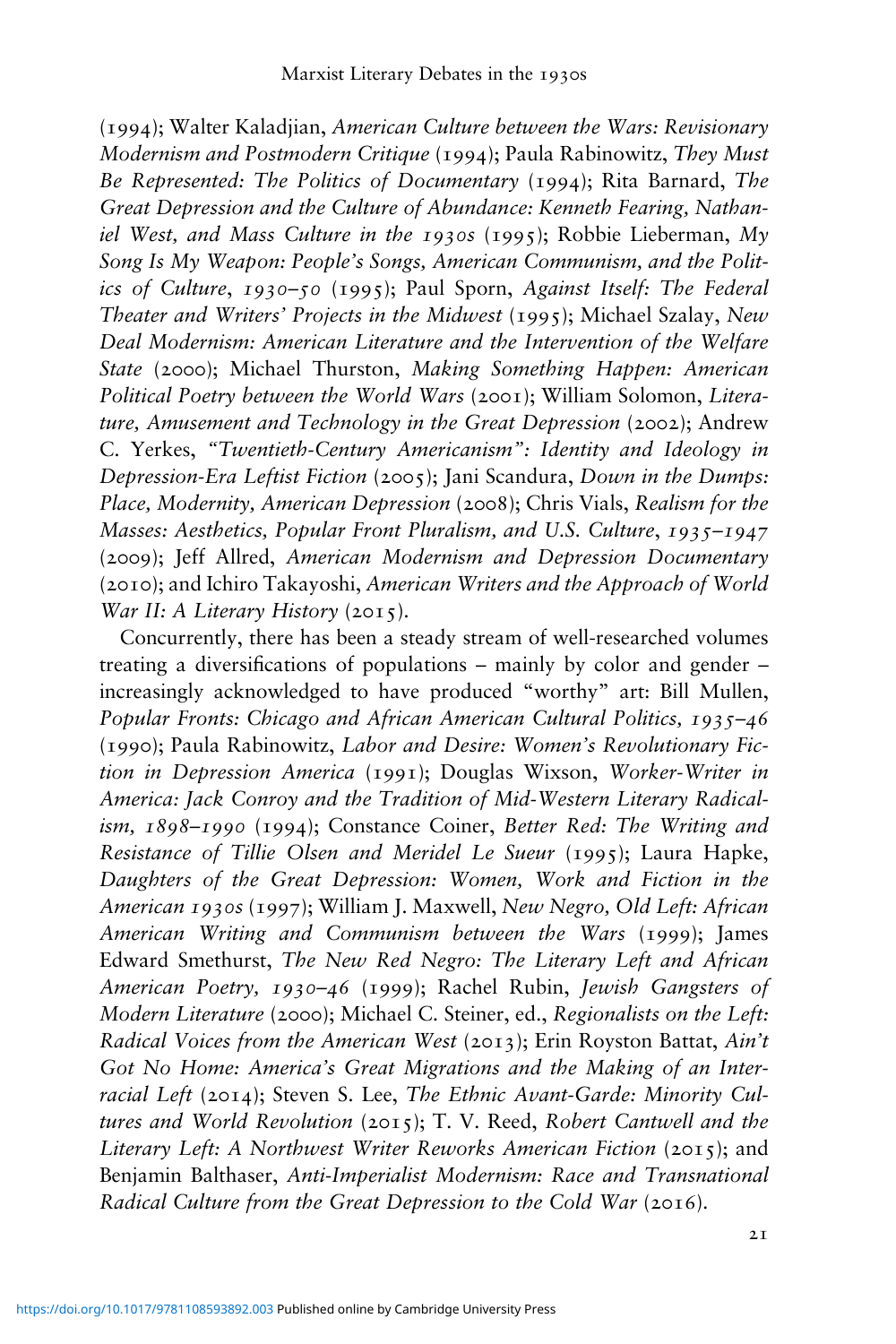As one might anticipate, following the perspective of uneven and combined development, this often splendid expansion and enrichment has not been without some costs. For many different reasons, and in varying degrees, a number of these books present the political commitments of radical cultural workers as vague and simplified. Political identifications, when given, can be gutted of substance rather than be made more precise in light of new research and thinking. "Left" or "Progressive" has in some places replaced "Communism." Individuals who did not explicitly declare themselves Party members are from time to time described as non-Communist, even when there is abundant evidence that they shared the outlook of the broad Communist-led movement. In one worst-case scenario, the terms "anti-Stalinist," "anticommunist," and even "anti-Marxist" are presented unabashedly as "interchangeable."<sup>1</sup> This move obscures the historical fact that pro-Soviet politics can be opposed from widely different points on the political spectrum, from Leninist to liberal to fascist; even worse, it reinforces the conservative view that Stalinism is the essence of Marxism and communism. Finally, there seems to be a diminished attention to some of the critical intellectual and political history components – especially the actuality of the Russian Revolution. Progress in theory and research is being made, but on some topics it appears to go sideways more than forward.

In other words, various elements have combined to produce some stageskipping and lateral movement that has been inconsistently productive. New research and a longer perspective on the politics of 1930s writers should have produced more well-rounded portraits of the web of desires, identifications, and practices of radical cultural workers; these are essential to cultural analysis to the extent that all works of art are crafted transmutations of personal experience and imaginings. Yet the drift is occasionally toward bypassing or playing down a creative rethinking of 1930s Marxist literary affiliations and contested ideas.

Some of these controversies of the Great Depression have actually increased in relevance. One of these is the recurrent weaponization of "authenticity" that began in the 1930s with declarations of writers and art that they were "proletarian" as a bid for literary value; starting in the late [twentieth](https://doi.org/10.1017/9781108593892.003) [century](https://doi.org/10.1017/9781108593892.003), comparable claims of authenticity became mobilized on behalf of one's gender and ethnicity. Just recently, the 2016 campaign of Bernie Sanders for the presidential candidacy of the Democratic Party launched a discussion of the historical meaning of socialism and how it can be distinguished from the New Deal and Communism. To see the links between present and past requires a well-versed and fair-minded recapitulation of what was actually said in the debates of the literary Left. Many aspects, of course, involve the hot-button issue of Stalinism, which a number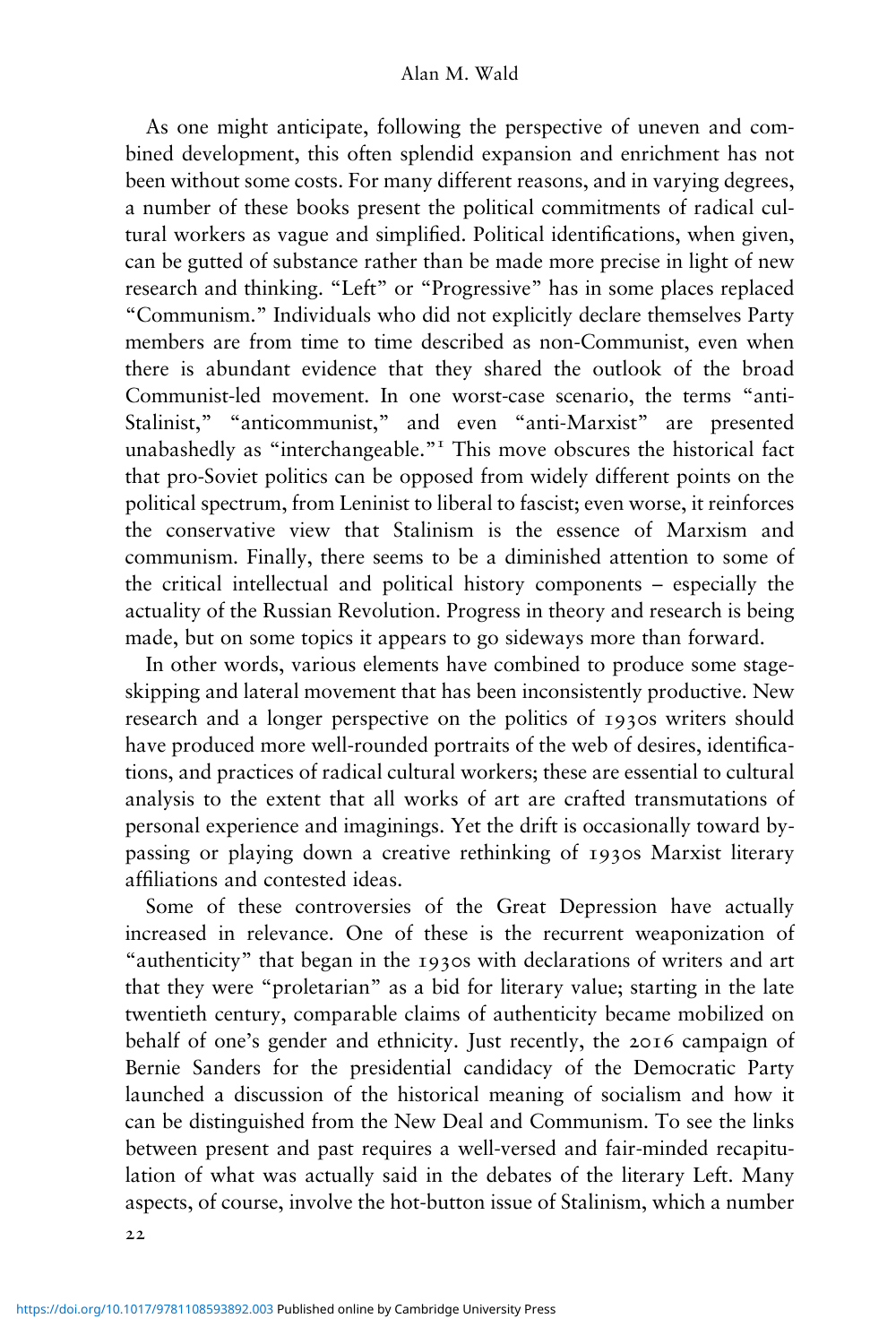of critics viewed as a regression from the promise of the Bolshevik Revolution and others assessed to be the logical result of Leninism and even Marxism. Although particulars may still be in dispute, much of what was suspected by various Soviet detractors in the 1930s Marxist literary debates has since been confirmed, which presents inconvenient truths for anyone who likes their radical narratives untainted by major paradoxes. Even those of us who correctly hold dear the Communist achievements in industrial unionism, the struggle for civil rights, and the instilling of an antifascist consciousness in the general population, must seek stark truth before comfort when it comes to the discrepancy between the widespread pro-Soviet beliefs (hardly limited to Party members) and the bloody reality. When writers become part of a movement that adulates a dictatorial thug and a system that murders its own cultural luminaries, some kind of unequivocal accounting is needed beyond familiar exculpating talking points – that the writers' intentions were good, that the United States had its own record of violence, and that reliable knowledge was difficult to obtain.

What is not needed is a "Communist Confidential," inasmuch as anticommunists, mostly in political science, history, and popular journalism, have already inundated the field with endless tales of espionage, slavish devotion to a Party leadership, and even moral turpitude. Nevertheless, there is no way to bottle up what has already been unbottled, which is the ruthless record of the Soviet Union to which the Communist movement required allegiance. A few scholars may operate in an echo-chamber of like-minded colleagues where the erosion of credibility is not an issue, but anyone committed to abetting the active continuity of literary radicalism as a selfcritical tradition has a responsibility to clarify what happened to earlier generations as a prerequisite to doing better in the future. One must therefore work in a territory equidistant from those who view pro-Communist cultural workers through the oversimplifying anticommunist gaze, and those who just fudge the question by offering a drive-by blur of political associations that leaves vital matters indistinct.

What is at stake here at the end of the day is the pursuit of a materialist approach to "commitment." I do not mean "commitment" as a formal [statement](https://doi.org/10.1017/9781108593892.003) [of](https://doi.org/10.1017/9781108593892.003) [allegia](https://doi.org/10.1017/9781108593892.003)nce, which might lead simply to the excerpting of the texts of not-always-scintillating manifestos. What matters for cultural commitment is stressed by Raymond Williams in *Marxism and Literature*: a "conscious, active, and open ... choice of position," which requires that scholars explore "its hard and total specificities."<sup>2</sup> In this instance, one is looking at choices made under the pressure of a precise social, political, and historical situation that shaped the landscape of the 1930s. One finds changes in "alignment" (Williams's term for the normal expression of a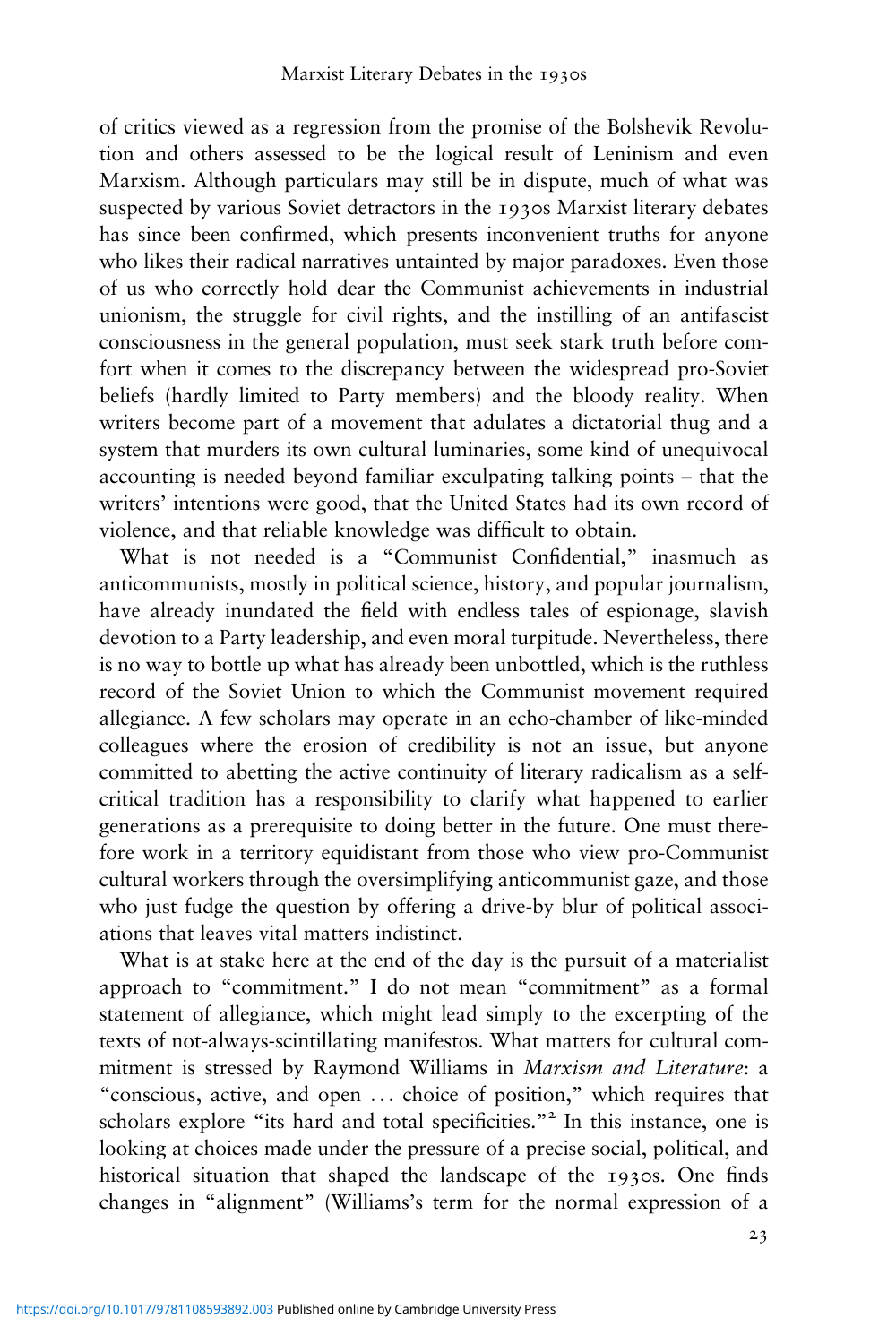point of view merely through selected experience) that involve different considerations of the role of artist and critic; the relation of innovative aesthetic forms to tradition; the forging of a new culture; the reconciliation of dogmatic versions of Marxism with US political and cultural realities; the personal costs of joining a movement (to family, career, self ); the challenge of a revolution betrayed; and the temptations and fear of apostasy. Where possible, this means an investigation into the palimpsests of the mind that produced the art, the mental resources of the literary imagination. What we should have in the end is a view of committed radicals as a network of fullyrealized personalities. Yes, there was a shared horizon, but writers could be substantially at odds with each other even as they worked within it.

Some of the relevant debates and exchanges can be found within the framework of the communist movement itself. Oft-cited ones include the lively "Authors' Field Day: A Symposium on Marxist Criticism" in the July 3, 1934, *New Masses*; the rich and diverse "American Writers Congress Discussion Issue" that comprises the April–May 1935 *Partisan Review*; and the rebuttal to Horace Gregory (1898–1982) by Meridel Le Sueur (1900–1996), "The Fetish of Being Outside," in the February 26, 1935, *New Masses*. Many more can be found in literature responding to splits and breaks, for it was often the case that the shattering of relationships with the Party had the effect of producing even more interesting Marxisms and radicalisms. One can readily turn to the writings of Sidney Hook (1902–1989) on dialectics, social fascism, and the Popular Front, often in *Modern Monthly*; the debate between W. E. B. Du Bois (1868–1963) and James S. Allen (born Solomon Auerbach, 1906–1986) over *Black Reconstruction in America, 1860–1880* (1935); the response by various factions on the Left to *A Note on Literary Criticism* (1936) by James T. Farrell (1904–1979); the post-1937 *Partisan Review*; and the exchange between John Dewey (1859–1952) and Leon Trotsky (1879–1940) on "Ends and Means" in the June and August 1938 *New International*.

#### **Nostalgia on Overdrive?**

[The](https://doi.org/10.1017/9781108593892.003) [current](https://doi.org/10.1017/9781108593892.003) [statu](https://doi.org/10.1017/9781108593892.003)s of Marxist literary debates in light of uneven and combined development in the field may be explored by means of the recent publication of three high-quality books. All are exclusively devoted to an overview of Great Depression culture, although none could possibly live up to the sizable promise of their titles: David Eldridge, *American Culture in the 1930s* (2008); Peter Conn, *The American 1930s: A Literary History* (2009); and Morris Dickstein, *Dancing in the Dark: A Cultural History of the Great Depression* (2009). Collectively they include some of the Marxist literary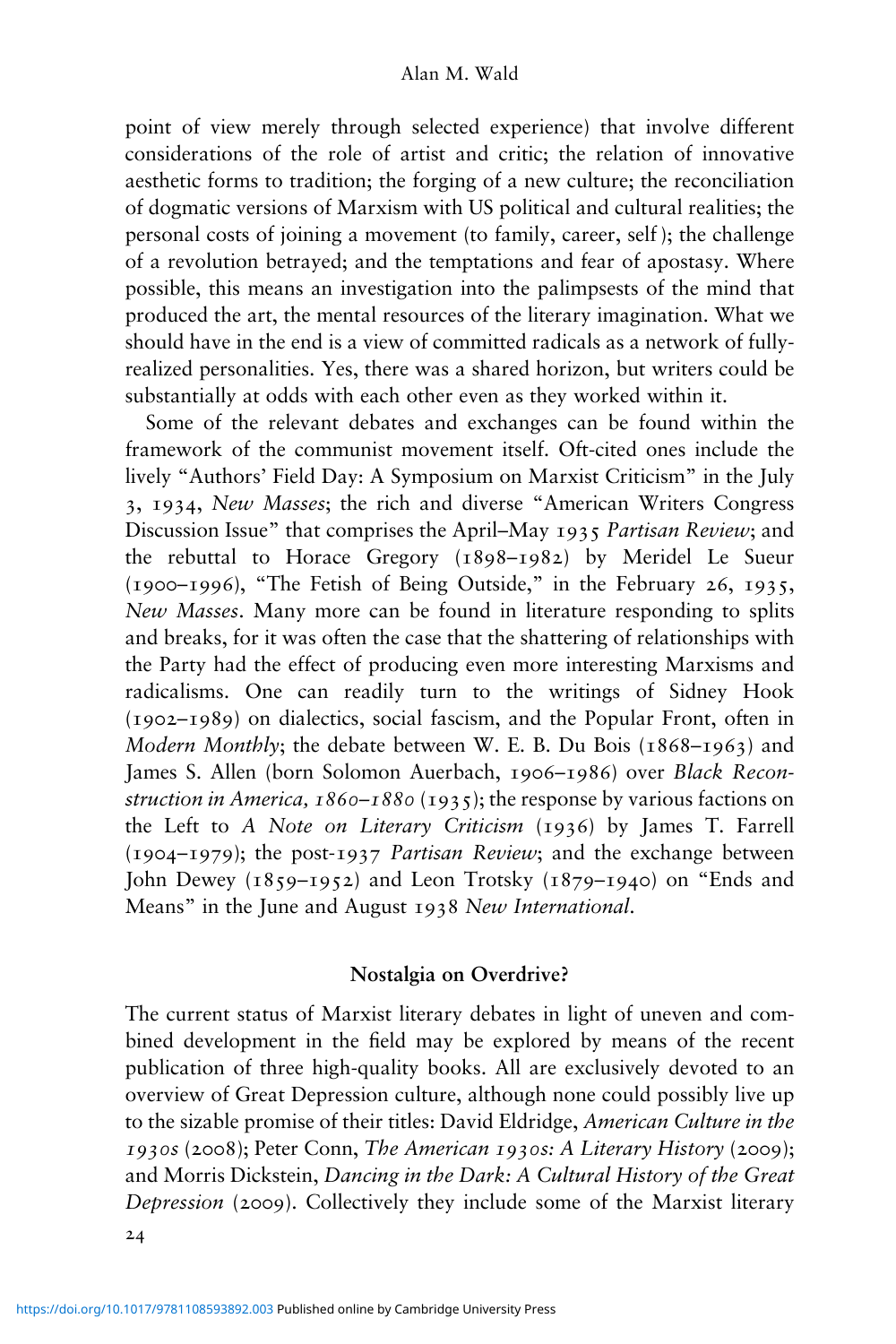debates, but in such a manner that both commitment and contemporary relevance recede to the margins as a strange and spectral presence. In Eldridge, the entire topic of Marxist radicalism is partitioned; mainly just a few pages in an introduction about "The Intellectual Context" and a halfdozen more in a subchapter called "Literature as Weapon." In Conn, there is a closing chapter about "the party line," although *Black Reconstruction* receives a few pages in a chapter on "Black Memory." In the work of Dickstein, who has always understood that the continuity between culture and politics is too thick to be compartmentalized, radicals and their commitment are omnipresent, albeit undeveloped, and in the end overwhelmed by nostalgia on overdrive.

The outcome is a downgrading of 1930s radical culture and its concomitant controversies to museum pieces. This is particularly vexing inasmuch as we live again in times when mainstream liberalism in the United States is facing predicaments to which it has no compelling response, when it has no solutions to the real pain experienced by large sectors of the population, and when a foreign policy leading to endless quagmires. Whatever their failings and disagreements, Marxist literary intellectuals of the 1930s tried hard to identify the actual causes of suffering and exploitation, and to formulate appropriate responses dramatically different from those producing the status quo. Although teleology is impermissible in historical scholarship, continuity is not. The problem of "the committed writer" that troubled the 1930s did not exist as an island in time. It once was quite clear that the Depression era stood out as an ideational crucible for the experiment of "engaged" literature in the United States, and a testing ground for the responsibilities of the intellectual and artist in the face of social crisis. The relationship between the writer and commitment is an emblematic paradox of modernity; no comprehensive overview can exist without creatively probing the tensions enacted. Is the interpretative frame about to be flipped? Not necessarily. If we place the current treatment of Marxist literary debates in a longer view, the present situation is explainable and – hopefully – rectifiable.

Starting after World War II, the study of the era was typically painted with a gloomy palette. The titles of the volumes launched to define the field seventy [years](https://doi.org/10.1017/9781108593892.003) [ago](https://doi.org/10.1017/9781108593892.003) [mostly](https://doi.org/10.1017/9781108593892.003) [d](https://doi.org/10.1017/9781108593892.003)ramatized in shorthand the fear, angst, and efforts at rebellion generated by economic calamity and international uncertainty: *The Angry Decade: American Literature and Thought from 1929 to Pearl Harbor* (1947), by Leo Gurko; *The Anxious Years: America in the 1930s* (1963), edited by Louis Filler; *When Drama Was a Weapon: The Left-Wing Theater in New York*, *1929–41* (1963), by Morgan Himmselstein; *Years of Protest: A Collection of American Writings of the 1930s* (1967), edited by Jack Salzman and Barry Wallenstein; *The Strenuous Decade: A Social and Intellectual*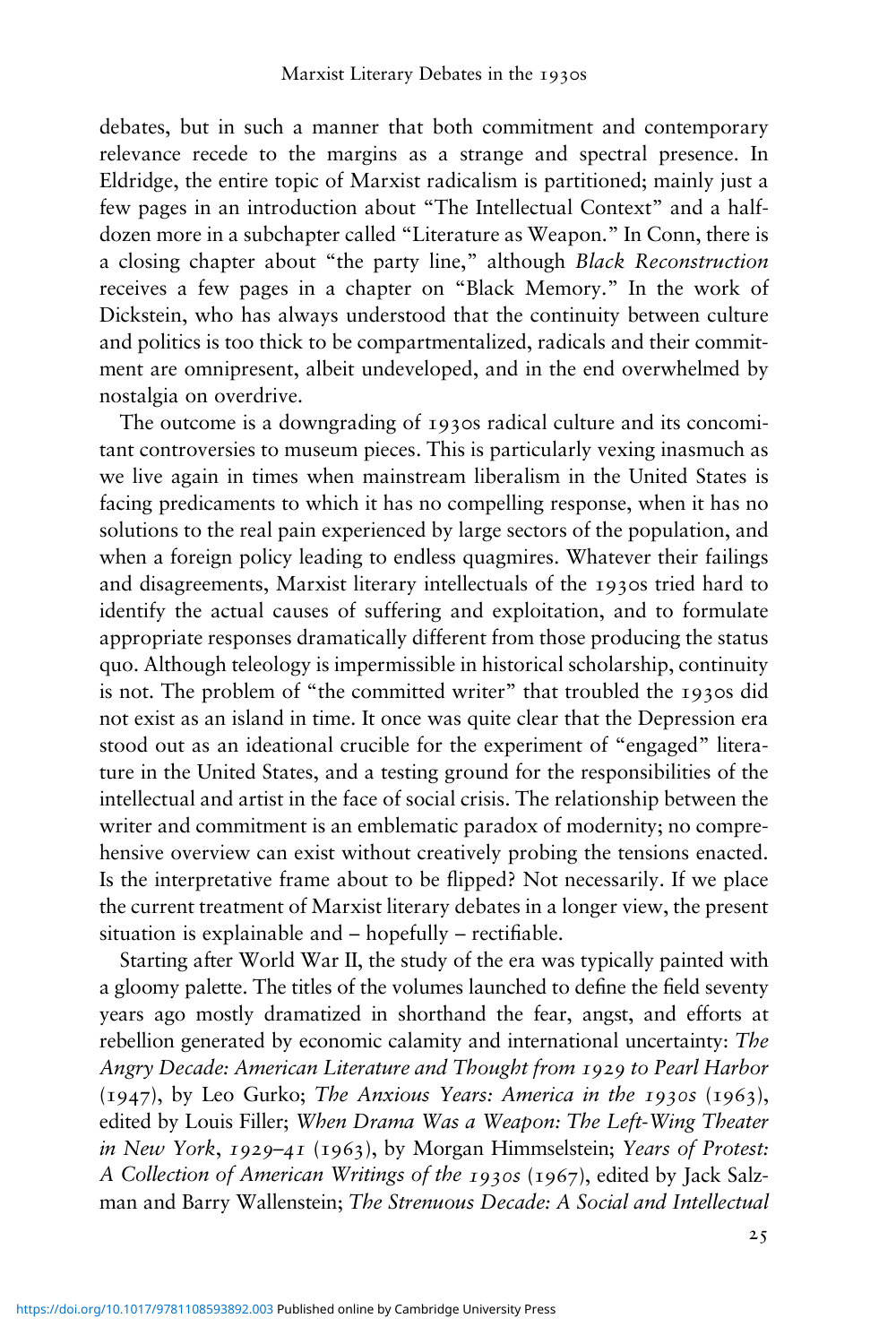*Record of the 1930s* (1970), edited by Daniel Aaron and Robert Bendiner; *Writers in Revolt: The Anvil Anthology* (1973), edited by Jack Conroy and Curt Johnson; and *Literature at the Barricades: The American Writer in the 1930s* (1982), edited by Fred R. Hobson and Ralph Bogardus. The cultural narrative that emerges from this catalog is rather rough and tumble.

What was being handed down to new readers in these earlier representations was neither stable nor finished. The first volumes to encapsulate the 1930s understood that its intellectual and cultural legacy was clearly a past, but had elements feeding into an ongoing quest by those not entirely comfortable with postwar society. To the extent that the tradition of the 1930s survived as something that might be usable, it was expected to undergo new fissures, thereby requiring much-needed research and theorization in years to come. For fledgling readers to come upon these accounts of Great Depression writing was a stimulus to immerse oneself in the many questions raised: Was the rise of this type of cultural radicalism an aberration or prefigurement, something of a prehistory of our intellectual present? To what extent did the 1930s tremors of change and volcanic eruptions produce a distinct break from previous influences and traditions? Could Marxism be "Americanized"? What does it mean, emotionally and in activism, to be a "committed" writer? How does one fashion revolutionary sensibilities in literary form? To what extent was the fascination with the Russian Revolution and Soviet Union a spur to hope or the route to disillusionment?

Fast-forward a few decades to the economic meltdown of 2008. The most popular of the three new syntheses from 2008 to 2009 is surely Dickstein's six-hundred-page doorstop narrative, showcasing his ability to weave many knotted-together tales into a colorful tapestry. The distinguished literary scholar aimed to make connections between the cultural events of the Depression and the recent crises that shook the new millennium. Nevertheless, the longingly pensive title he selected, *Dancing in the Dark: A Cultural History of the Great Depression* (2009), suggests a move away from the old approach of a melodrama of disaster and unresolved angry revolt. In seventeen chapters, grouped in four parts that go from "Discovering Poverty" to "The Search Towards Community," Dickstein provides a wistfully philo[sophical](https://doi.org/10.1017/9781108593892.003) [or](https://doi.org/10.1017/9781108593892.003) [medit](https://doi.org/10.1017/9781108593892.003)ative take on the 1930s as he touches the national culture in nearly every region of the creative and commercial arts. From a historiographical perspective, *Dancing in the Dark* is worth detailed attention; it registers, with a deft and generous balance, many of the broad tectonic shifts in academia occurring between the deluge of belligerent book titles, such as *Literature at the Barricades*, and the present.

Dickstein's tour-de-force skillfully transports the reader from grim tenements and the adversity of class and racial oppression to the dream-factories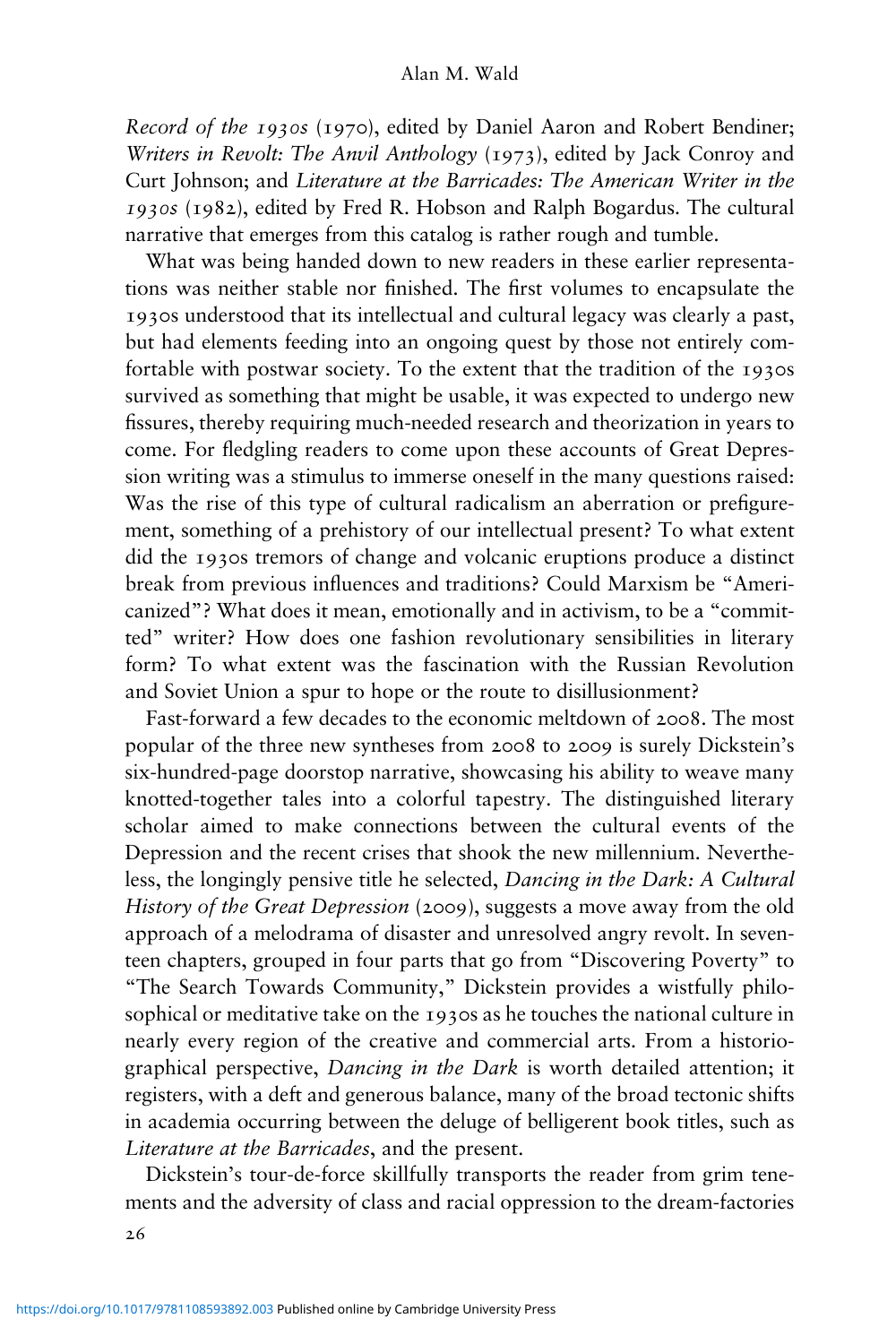of Hollywood make-believe; the somber sensibility expressing the pain of hard times in much social-realist fiction often dissolves into a mass culture of buoyant fantasies offering more than simple escape and distraction. *Dancing in the Dark* was rightfully received as recreating the 1930s landscape as a source of new hope, proof of our nation's ability to persevere, and even a light for our own troubled times. The profoundly nostalgic appeal of the book is not entirely unique; Conn, too, is preoccupied with the intriguing effort to connect the 1930s to "earlier American pasts" (8) and Eldridge ends with a wonderful chapter on "The Cultural Legacy of the 1930s" that treats its reconstruction up through the films *The Legend of Bagger Vance* (2000), *Seabiscuit* (2003), and *Cinderella Man* (2005).

*Dancing in the Dark* also serves as a commanding exemplification of the late-twentieth-century celebration of accomplishments past with an accent on the positive, especially in matters of gender, race, ethnicity, and mass or popular culture. Nevertheless, the overriding "dancing in the dark" metaphor for the culture obscures the fractious Marxist debates of the 1930s as a vital feature; and this surely removes any need for the author to make sense of and recoup revolutionary hopes – embraced by a substantial number of cultural workers he treats – in a contemporary manner that is fully aware of their vulnerabilities. More survey than treatise, Dickstein's approach forgoes even the germ of a radical restatement of the politico-cultural challenge to build a new world. He essentially combines a hopeful picture of artistic achievement with a bleak picture of social breakdown, and he is particularly original about the cathartic role of the former. When it comes to the revolutionary views embraced by so many of the Left cultural workers of the time, Dickstein acknowledges in passing some political and organizational affiliations but never imparts to us anything of the mental and moral universe of writers attracted to movements such as Communism. Instead of ending, canonically, on the shock of the Hitler–Stalin Pact of 1939 or the violent note of Pearl Harbor in 1941 – both of which raised unresolved dilemmas for the radical tradition – he closes on the hopeful promises of the World's Fair of 1939–1940. His rather chipper summary reads: "Artists and performers rarely succeed in changing the world, but they can change our [feelings](https://doi.org/10.1017/9781108593892.003) [about](https://doi.org/10.1017/9781108593892.003) [the](https://doi.org/10.1017/9781108593892.003) [w](https://doi.org/10.1017/9781108593892.003)orld, our understanding of it, the way we live in it. ... Their work and serious play did much to ease the national trauma. They were dancing in the dark, moving in time to a music all their own, but the steps were magical."<sup>3</sup>

Cultural nostalgia, some of which is rooted in the happy personal associations to which Dickstein refers in autobiographical asides, seems to inflect the political template of the book when it comes to Communism, too. Certainly, he sees the Soviet-inspired hopes as an allure that crashed on the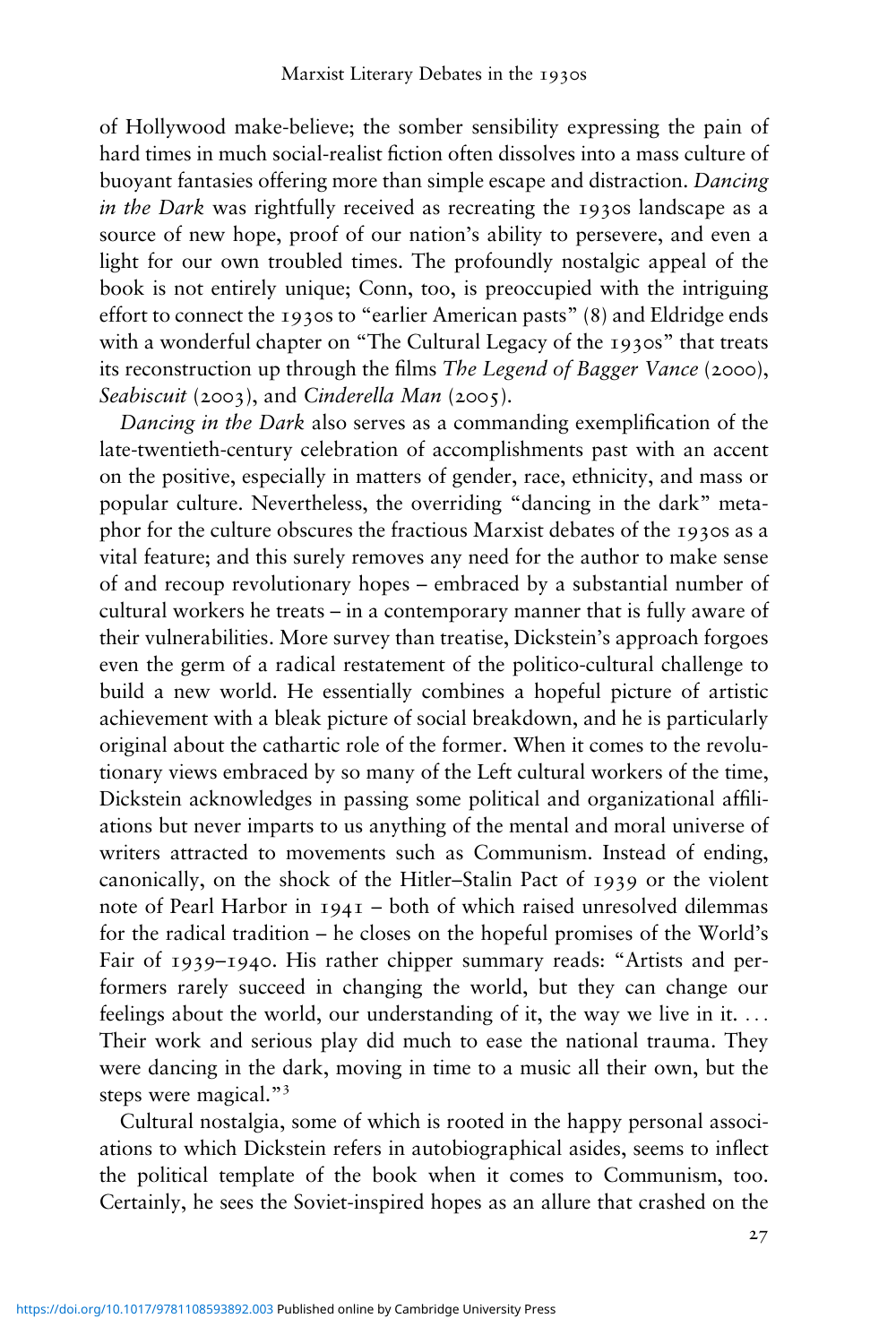rocks of reality, but not much is said by way of explanation. The warmth and coping strategies provided by music, theater, film, dance, literature, and so forth are the main point. What we have are the conventional negative asides about Party hackery; this is perhaps overdone when he oddly declares the anti-intellectual Mike Gold  $(1894–1967)$  "the representative Communist intellectual of the twentieth century" (19), and then sums up Gold's later career with boilerplate invective as "a nasty propagandist who swallowed every shift and betrayal, every violent twist of policy the party sent his way" (21). But Dickstein's nostalgia successfully distances him from most liberal anticommunists and he is ultimately less censorious than quietly bemused. It is not merely that Communism, along with any other Far Left variants, is now a dead horse that there is no need to flog. Dickstein is writing as a mature and tolerant parent recalling a stage of wildness that his children have now – thankfully! – outgrown. His memories of their tantrums and acts of blatant disrespect and disobedience have mostly faded as he cheerfully attributes to them an achievement compatible with his current state of mind: "Like FDR himself they [the artists] boosted the people's morale, supplying a charge of social energy that also illuminated their works and days" (xxiii). If Dickstein succumbs more than Eldridge and Conn to the temptation to find dramatic unity through the imposition of a too-narrow theme, it is that 1930s culture serves as the analogue for New Deal politics and no further debate is necessary.

*Dancing in the Dark*, then, is a charming rendition of the 1930s as providing a kind of cultural Geritol to service the tired blood that comes with new anxieties. It is a sensible and credible book, but it promotes a connection to the 1930s distinct from what the Marxist literary debates of the 1930s can provide to the point of suggesting that his nostalgia works to mute a disconcerting relevance different from a warmth that facilitates coping. What is not communicated is a sense of shared belonging, across time, to a set of militant political and ethical values that still demand a conscious commitment to a redeeming future. The cultural power of the 1930s can be found in the cogency of articulation in the Marxist literary debates with regard to the concrete dilemmas of the period. These include a [skeptical](https://doi.org/10.1017/9781108593892.003) [view](https://doi.org/10.1017/9781108593892.003) [o](https://doi.org/10.1017/9781108593892.003)f the New Deal liberalism, a passionate commitment to internationalism, and a belief that writers might create a new kind of literature for a new kind of audience. In its finest moments, these expressions of commitment transcend their own time. After all, the same old fight of property rights versus human rights vexes generation after generation, and now more than ever. For every student of the Great Depression whose reaction is to download CDs and DVDs of 1930s classic songs and films to assuage despair, there are others who come away inspired to set about the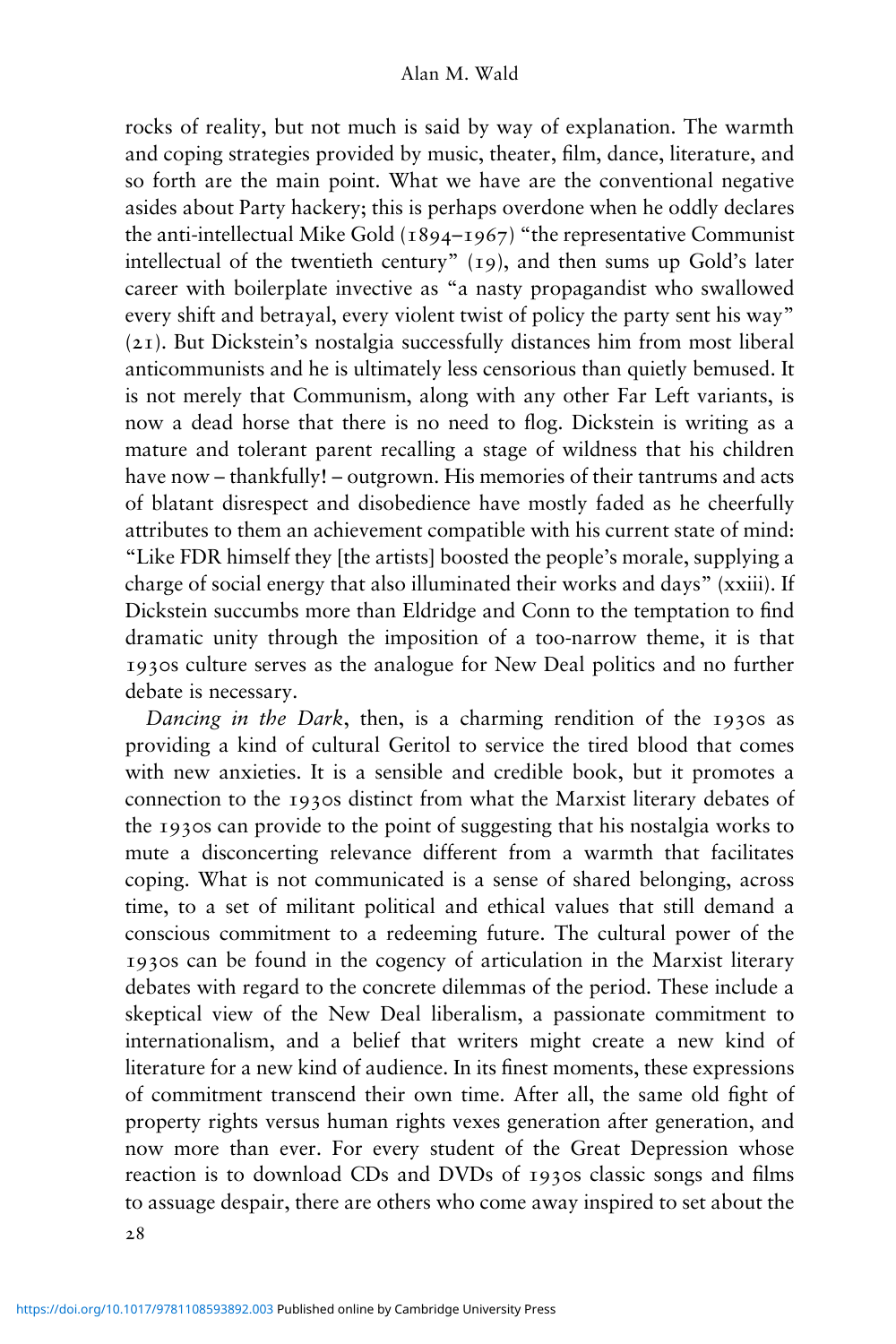project of developing a new and improved "cultural front" to counter a world of Trumps, Clintons, Putins, al-Asaads, and worse.

Dickstein, however, is the most open of the three to the radical presence. He does not go to the extreme of Eldridge, who explains that "the notion of the years 1930–39 as the 'Red Decade' does not stand up to scrutiny ... [but] was a perception generated primarily by anti-Communists."<sup>4</sup> Nor of Conn, who says that he wrote the book "to argue against the currently, widely shared assumption that the 1930s were largely characterized in cultural terms by Left aesthetics and politics."<sup>5</sup> Both statements miss the point that the centrality of the role of "Reds" in the culture came not from their absolute numbers or sales figures. Rather, it was from the challenge that Red arguments presented to numerous others, and the fact that the matters addressed by Reds represent paradigmatic crises and conflicts of the modern era itself. A great deal of 1930s radical thinking exceeds this one decade; it is responsible for much of the longevity and current appeal of the 1930s. Moreover, there is also the literary quality of the writers drawn to the Red cause and the fact that much of their art is now regarded as fundamental to modern US culture. We still speak much of the language of the 1930s and political allegiances formed during the Great Depression and its aftermath are with us yet. *Dancing in the Dark* presents the indubitably rich topsoil of the 1930s cultural moment that includes a substantial radical presence; but we also require scholarship that reveals, from other angles, the personal choices and changes that actually powered the culture of the 1930s. Nostalgia is necessary but insufficient to explain why we are still affected by the ability of so many 1930s artists to recreate a specific landscape infused with decade-transcendent dreams. We must also drill to the bedrock of commitments that dare not speak their political names in a substantial portion of newer cultural histories of the subject.

#### **Let Us Now Praise Famous Scholars**

Between the earnest pioneering investigations of the 1930s, focusing on the agonies and antinomies of militant Marxist cultural commitment, and Dickstein'[s](https://doi.org/10.1017/9781108593892.003) [humane](https://doi.org/10.1017/9781108593892.003) [recre](https://doi.org/10.1017/9781108593892.003)ation of a sensibility of hope and perseverance, sits the long history of an uneven and combined development, both an enlargement and thinning of a beguiling field of study. The groundwork, however, was remarkably solid, based on primary research, interviews, and close reading of journals and newspapers; this occurred to a degree not always duplicated and to which it is always informative to return. As the Cold War era of McCarthyite demonization of the Left waned in the late 1950s, a cohort of Left-liberal scholars waged a struggle through academic books to establish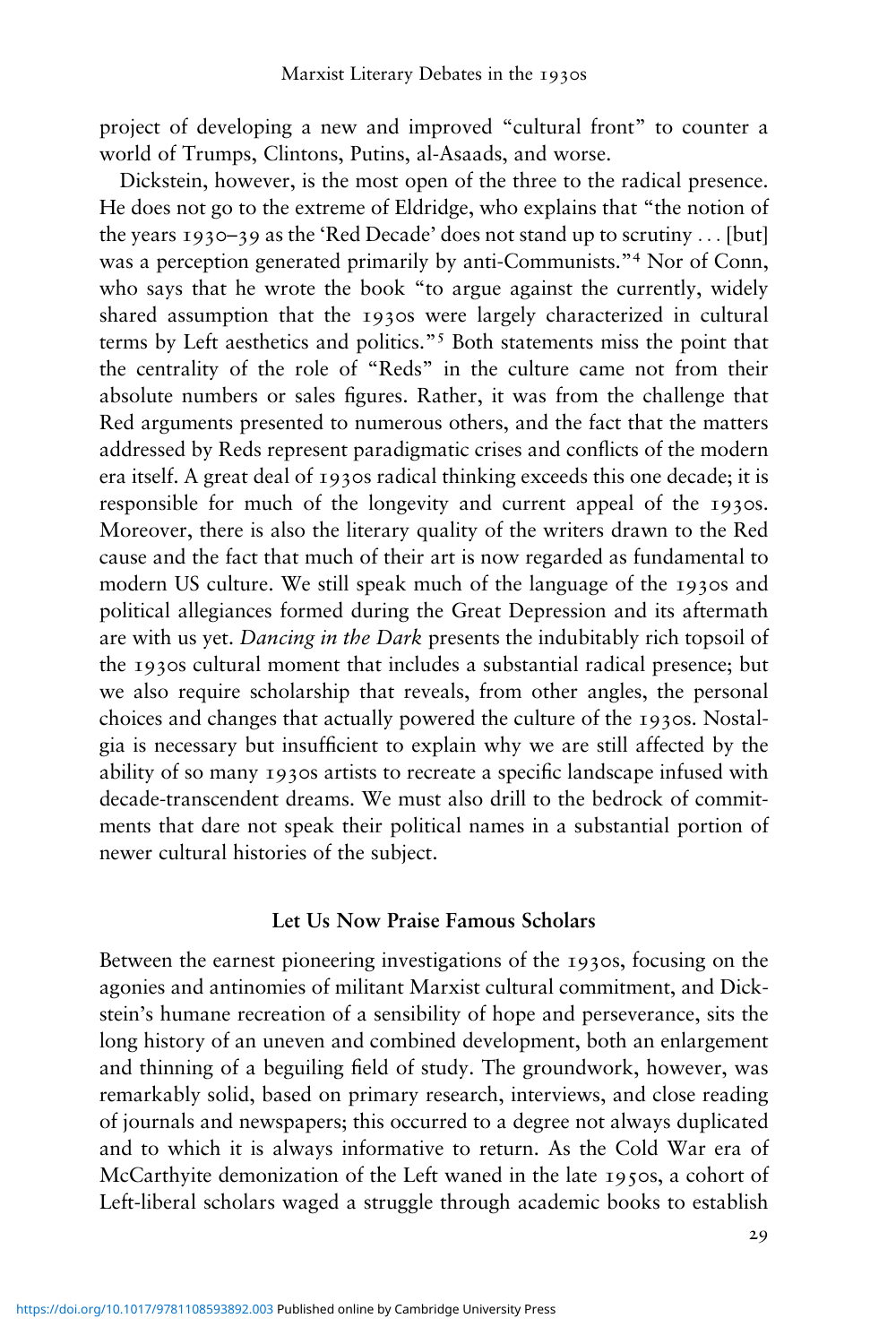the 1930s as the centerpiece in a lengthier tradition of literary radicalism, a fractious movement that addressed complex and near insoluble problems facing "engaged" cultural workers: Walter Rideout's *The Radical Novel in the U.S., 1900–1954: Some Interrelations of Literature and Society* (1956); Daniel Aaron's *Writers on the Left: Episodes in American Literary Communism* (1961); and James B. Gilbert, *Writers and Partisans: A History of Literary Radicalism in America* (1968). Whereas the anticommunist Right and a section of Cold War liberals saw the crudity and delusions of 1930s radicalism as a causal factor of W. H. Auden's 1939 "low dishonest decade" ("September 1, 1939," *New Republic*, 1939), the new scholarship explained why intellectuals turned Left as the consequence of the crisis of a social system.

The three authors lacked political unanimity, adhered to many now-dated ideas about what constitutes "literature," and displayed an astounding blind spot about the Jewish presence in the literary Left. But they grasped the significance of the 1930s from the point of view of the question of whether United States citizens continued to live in a social order that required radical solutions. Behind their books churned the same question that arose in the 1930s literary debates among Marxists: Should intellectuals fight for profound structural changes benefitting all, and what might be the significance for cultural creativity and analysis? Rideout concluded by reaffirming that literature was not an "independent category," but he also saw it as "distinct" from politics in a way that the Communist movement could not recognize; if there was to be a future for the radical novel, it would be "almost wholly with the independent radical."<sup>6</sup> Gilbert insisted that the elevation of "negativism" destroyed the radicalism of *Partisan Review* magazine by the early  $1950s$ ;<sup>7</sup> he called upon the New Left to "understand" what must be "rejected" in the Old Left and rediscover "the compatibility of Bohemianism and radicalism which is reminiscent of Greenwich Village before World War I" (7). Most arresting were the final thoughts of Aaron: "We who precariously survive in the 1960s can regret [the Communist writers'] inadequacies and failures, their romanticism, their capacity for self-deception, their shrillness, their self-righteousness. It is less easy to scorn [their](https://doi.org/10.1017/9781108593892.003) [efforts,](https://doi.org/10.1017/9781108593892.003) [how](https://doi.org/10.1017/9781108593892.003)ever blundering and effective, to change the world."<sup>8</sup>

What came after produced a truly a positive and stunning shift from which we now benefit: a near endless proliferation of well-crafted studies of literary and cultural radicalism, often extending the bookends of the 1930s. These perform the crucial work of reintroducing forgotten or misunderstood cultural works and provide narratives from perspectives that steadily enrich our understanding of what occurred in context and what it all means. Surprisingly, despite undying anticommunism among the general public, many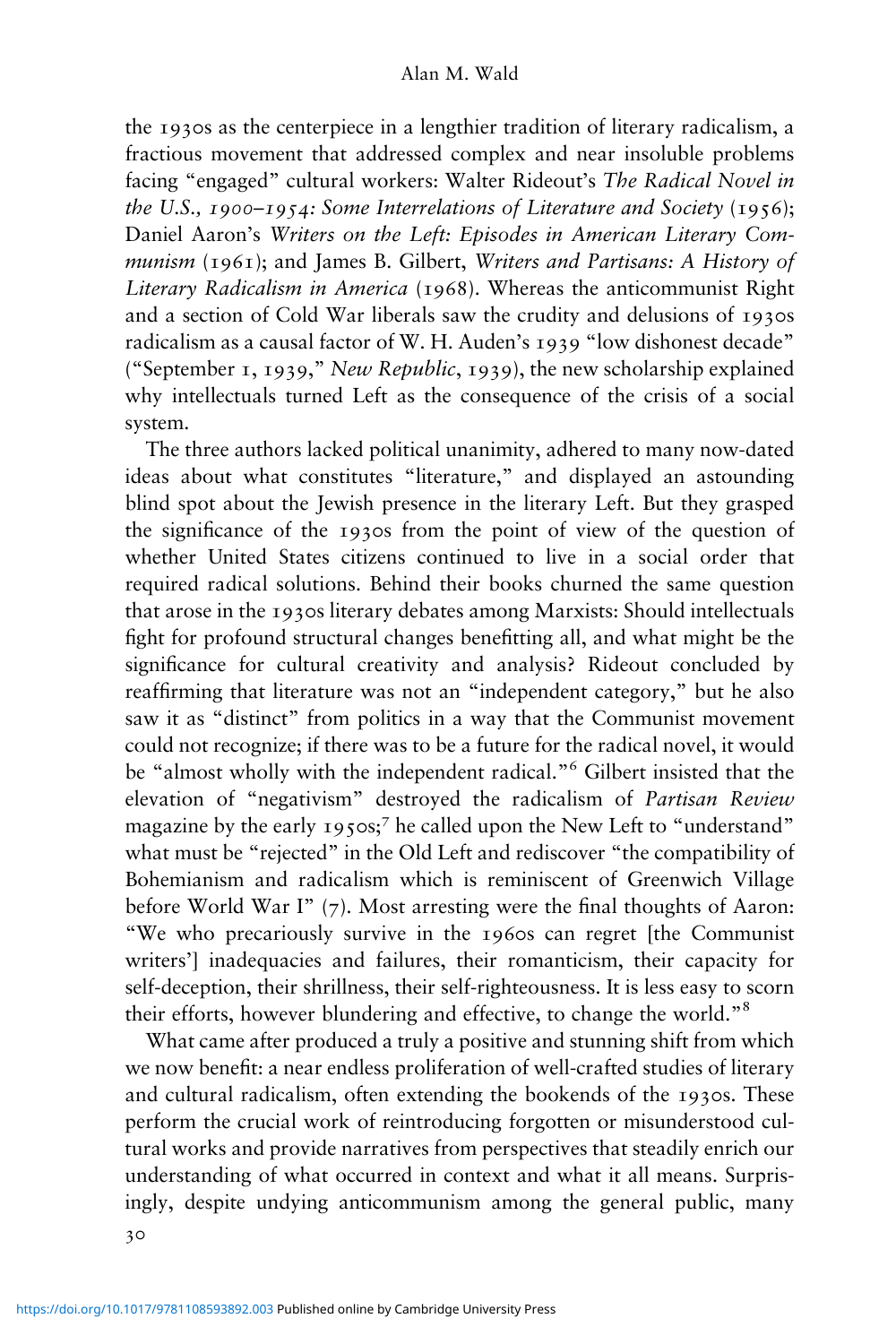studies appear to be characterized by politics suggestive of the Popular Front fellow travelers of the late 1930s combined with neo-Marxist critical terms. (Dickstein, Conn, and Eldridge are exceptions to the latter.) Whatever one thinks of that combination, this expansion was necessary and indispensable.

The earlier books by Aaron et al. must be faulted for a limited selection of cultural workers and cultural sites, too often white males and New York focused, and for failing to recognize the masculinized discourse of leading Left thinkers. Moreover, it was necessary for subsequent scholars to challenge, in general histories, any overfixation on Marxists running the 1930s; no one can seriously argue that the Left commitment of intellectuals and their debates about aesthetics, philosophy, and politics should be the only story if our concern is the culture consumed by the total population of the United States. Every year of the 1930s was crowded with immense political and intellectual change beyond the class, race, and international preoccupations of the urban intelligentsia; and when we expand a field, we invariably see new and potentially helpful patterns at work. Finally, the notion that the radical literary movement of the Great Depression was a failure, promoted primarily by Left critics of the Communists such as *Partisan Review* editor Philip Rahv (1908–1973), had to be displaced.

What appears to account for retarding the pursuit of the meaning of Marxist literary debates, the clarification of commitment, and the reclamation of the roots of an independent revolutionary socialism, is the mood that swept academia as the 1970s became the 1980s. Rideout, Aaron, and Gilbert were never directly challenged or refuted in any important way, but the decline of New Left social movements, the disappearance of radical political organizations, the growth of various types of "identity politics," the appearance of a new version of social democracy that embraced Popular Front culture, the triumph of literary theories that diminished the role of authors and placed structure above agency, combined to propel scholarship in new directions. Warren Susman's essays "Culture and Commitment" (1973) and "The Culture of the 1930s" (1983), powerfully introduced the notion that the Marxist Left was a lesser presence than had been thought. A brilliant disciple, Richard Pells, extended the concept in *Radical Visions [and](https://doi.org/10.1017/9781108593892.003) [American](https://doi.org/10.1017/9781108593892.003) [Dream](https://doi.org/10.1017/9781108593892.003)s: Culture and Social Thought in the Depression Years* (1973), where he managed to incorporate the debates of Marxists in his work while bending this material to a countervailing theme: "though their intentions were innovative and radical, it is possible to see (particularly in the years after 1935) an underlying conservatism in their outlook as well as in the implications of their ideas."<sup>9</sup>

Even more persuasive was Michael Denning's *The Cultural Front: The Laboring of American Culture in the Twentieth Century* (1996). With a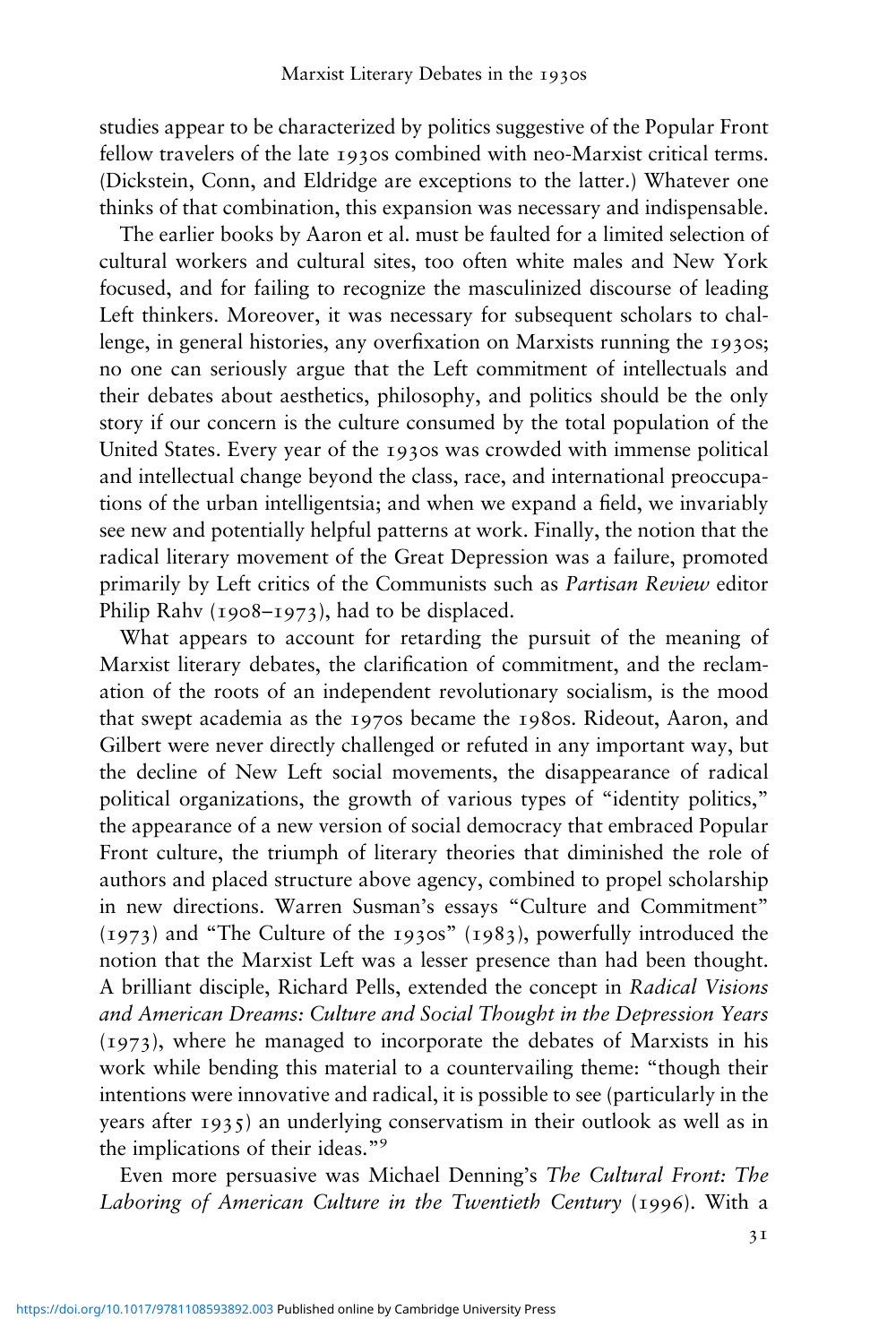Jedi-like mastery, Denning incorporated a large number of discussions among the literary Left, although he excluded those explicitly about Stalinism and the Russian Revolution. In his boldest move, one that constituted a major advance for the field, 1930s radicalism was persuasively extended as an "historical bloc" (a union of social forces) into the 1950s. Then Denning swiveled to a surprising direction with the following claim: "the culture and politics of the Popular Front [historical bloc] were not simply New Deal Liberalism and populism. It was a social democratic culture, a culture of 'industrial democracy' and 'industrial unionism'."<sup>10</sup> With "Cultural Front," "Popular Front," and "The Age of the CIO" all coterminous with social democracy, Denning allied himself with the tendency to homogenize and marginalize the often specific varieties and experiences of commitment permeating the Left. That so many, perhaps the majority, of cultural figures claimed for social democratic culture actually despised social democracy is a problem Denning never satisfactorily clarifies.

In presenting the Cultural Front as a usable past, part of Denning's argument is that a scholar's identification of certain kinds of commitment as "Communist" likely leads to a core-periphery model, which is "commonly told as a morality tale of seduction and betrayal" (xvii) and "ultimately a search for Moscow gold" (xviii). Thus, an interpretative loophole was put in place that too easily allows scholars to take an easy way out. Why wrestle with all the paradoxes and contradictions of a committed writer's location when one can dismiss the research into their ideological and organizational choices as irrelevant, if not a Red-baiting concession to anticommunist conspiracy theorists? In fact, Denning's strategy never erased the problem of Stalinism, a permanent blot, but simply outsourced the subject to others with less sympathy and understanding of Left history.

#### **Speaking of Communists**

Although some works of the late twentieth century simply ignore the tradition of Marxist literary debates, books by Pells and Denning set out to manage them in various ways. Or perhaps it is more accurate to observe that [these](https://doi.org/10.1017/9781108593892.003) [studies](https://doi.org/10.1017/9781108593892.003) [prov](https://doi.org/10.1017/9781108593892.003)ided openings that could go in various directions, but that a frequent one was a tendency to embrace the less complicated themes. This explains the pattern that has coalesced: A celebration of simpler kinds of political commitment in which a writer's association with "The Left" is treated more often as a quick alignment than a thought-out choice; a view that an emergent independent Marxism in the 1930s was actually anticommunist or a necessary transit to Cold War liberalism and neoconservatism; and an understanding of the Communist presence that was vague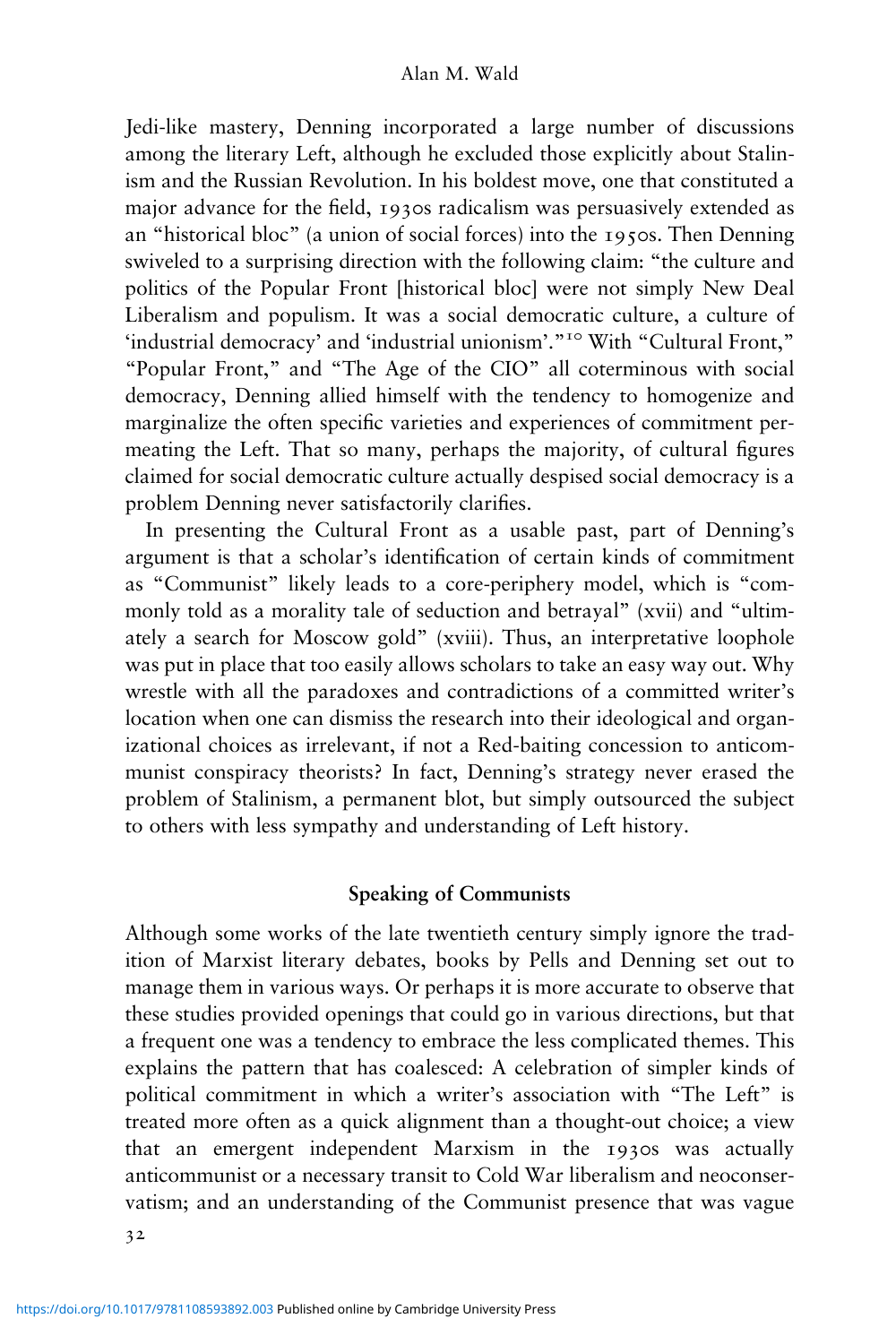and devoid of substance precisely at the time when new primary research – especially politically-revised biographies of Agnes Smedley (1892–1950), Jim Thompson (1906–1977), Arthur Miller (1915–2005), Ralph Ellison (1913–1994), and Langston Hughes – suggested that our notion of the Communist writer and the Communist presence needed to be broadened.

The notion that identifying writers as pro-Communist and pursuing the matter with any depth is a way of pigeonholing artists and narrowing 1930s culture is primarily a matter of what is in the eye of the beholder. As with any biographical or personal information about a cultural figure – including his or her sexual orientation, a childhood trauma, a grievous loss – the issue is what the scholar *does* with it. If one sees Communism reductively as a monotone, and Party members as wooden stereotypes, perhaps it is better to claim that most writers of the 1930s weren't really Communists and move to another subject. But there is abundant evidence to suggest that the communist cultural movement was vibrant and peopled with colorful characters. Moreover, it does violence to reality to ignore that the 1930s literary radical was primarily Soviet centered and the Communist Party was a determinant in the way that many literary radicals thought – far beyond the actual Party membership and even beyond fellow travelers.

The explanation for such devotion is not just the economic crisis but that the Soviet Union, from the time of the 1917 Revolution, was a genuine beacon for racial, ethnic, and national equality. Radical writers in the United States *wanted* to make the prestige of the USSR their own; they did not need to be duped or pressured into such loyalty, even if fear of persecution induced many to be cautious about public declarations. Communist militants were admired by literary radicals for the guiding role they played in social movements and trade unions, for fighting racism and anti-Semitism. As a result of Communist propaganda and activity there was a strong internationalist presence on the US Left; events and upheavals in remote corners of world received attention that would otherwise have gone unnoticed. Even when collaborating with liberalism in the Popular Front, Communists were in the vanguard of social transformation. For those mainly inspired by the Soviet Union as a working model of a future society, [the](https://doi.org/10.1017/9781108593892.003) [Communist](https://doi.org/10.1017/9781108593892.003) [Part](https://doi.org/10.1017/9781108593892.003)y played a mediating role. Finally, despite dogmatism of many Party spokespersons in cultural matters, in creative practice the ideology of Communists could be fluid and flexible. This is especially critical to cultural production; none of the substantial cultural works of the era are reducible to the pro-Soviet version of communism.

Yet there is something more. The Marxist literary debates of the 1930s remain a potential source of encouragement for creative scholars as well as cultural activists inspired by a Marxism liberated from the past. This will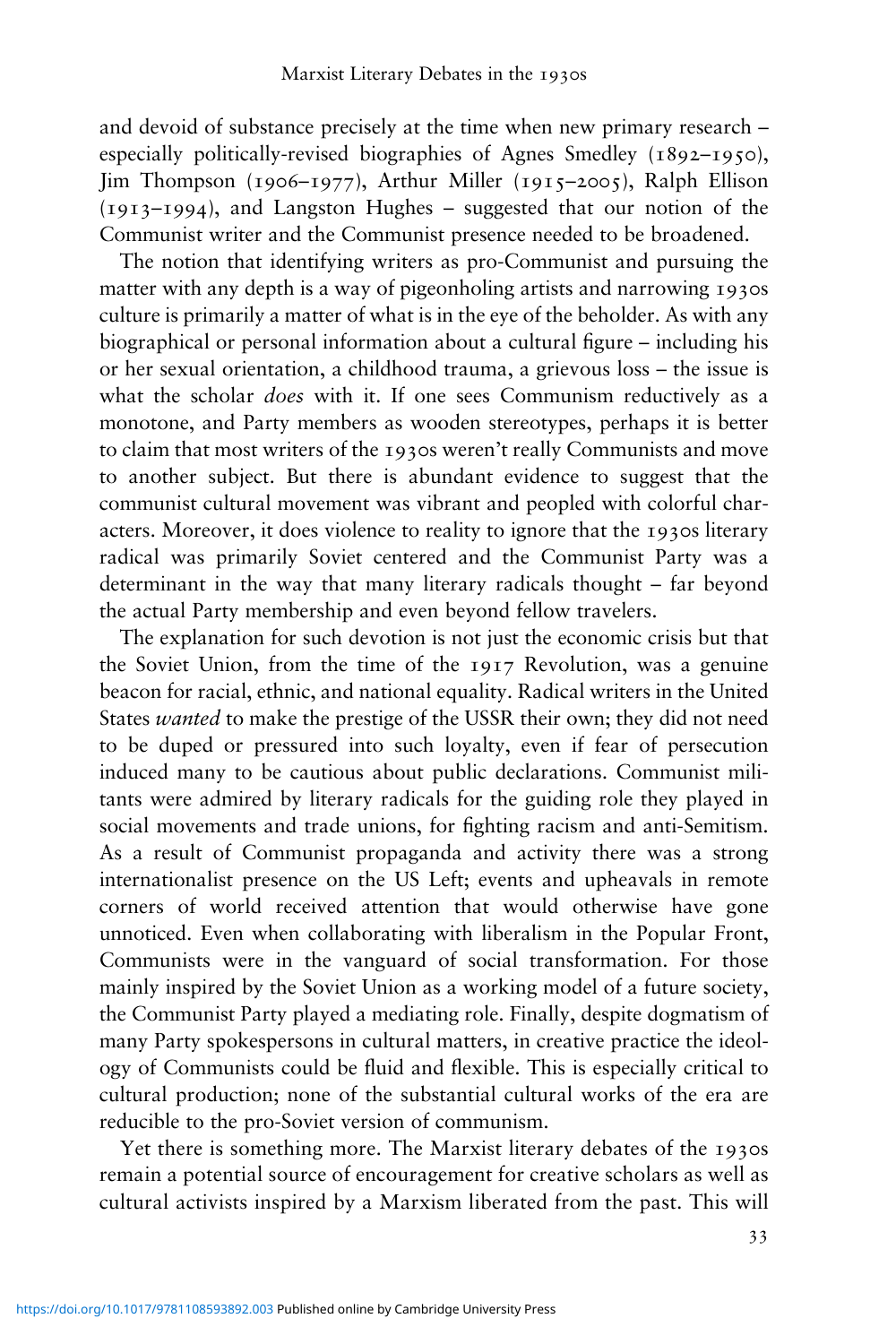only come through candid understanding of the older mixed record and the crafting of new forms of commitment; otherwise, we will be like amnesiacs, lost when we should have some knowledge of the terrain, and more helpless than ever if we wish to derail the train to disillusionment. Cultural issues raised in the 1930s are already in discussion, even if their earlier background is not fully appreciated. One concerns the technologies of representation – who does the cultural representing and how? The 1930s arguments about "the proletarian novel" suggest the need to differentiate between the creation of proletarian experience in a text – which long predated the 1930s – and a vanguard cultural tendency that can explore its own aesthetic, freely developing forms and language without the interference of political watch-dogs. Young people who today are launching new journals and experimenting with the promotion of social movements, can look back to these old disputes to learn how one might do effective work from the fringes. Above all, these 1930s literary debates are rich with regard to the whole complicated and still-unresolved matter of possible connections between social beliefs and literary aims; everything may be political, but the primacy of political experience has been a poor guide to understanding the principles of artistic creativity and aesthetic achievement.

Methodologies must also be refined; the scholar should be able to zoom in on personal lives and the implications for art, but also to zoom out and tell more about the place of 1930s radicalism in the greater culture. A superior unity of cultural history and intellectual history seems required as well. If Marxism continues to be the guide, it must be one that commands a dizzying array of approaches – historical, aesthetic, psychological, cultural, political, sociological. Finally, as we pass the one-hundredth anniversary of the Bolshevik Revolution, scholars in that field have been hard at work in the effort to understand what was positive about the event, what went wrong, and why. This research, often revealing new data that resists containment within inherited storylines, can be a critical counterpoint to some of the narrative myths about 1930s literary radicalism that reappear with deadening monotony. If one [has](https://doi.org/10.1017/9781108593892.003) [no](https://doi.org/10.1017/9781108593892.003) [sense](https://doi.org/10.1017/9781108593892.003) [of](https://doi.org/10.1017/9781108593892.003) what might have been "real" in this once-profound attraction of US writers to the communist cause, it's hard to know what to care about when estimating their legacy. One cannot expect that answers to such matters will be certain and beyond dispute, that all paradoxes will be settled; but to isolate the material of fact and experience from reconsiderations of literary radicalism is to absolve ourselves from thinking about the history that matters.